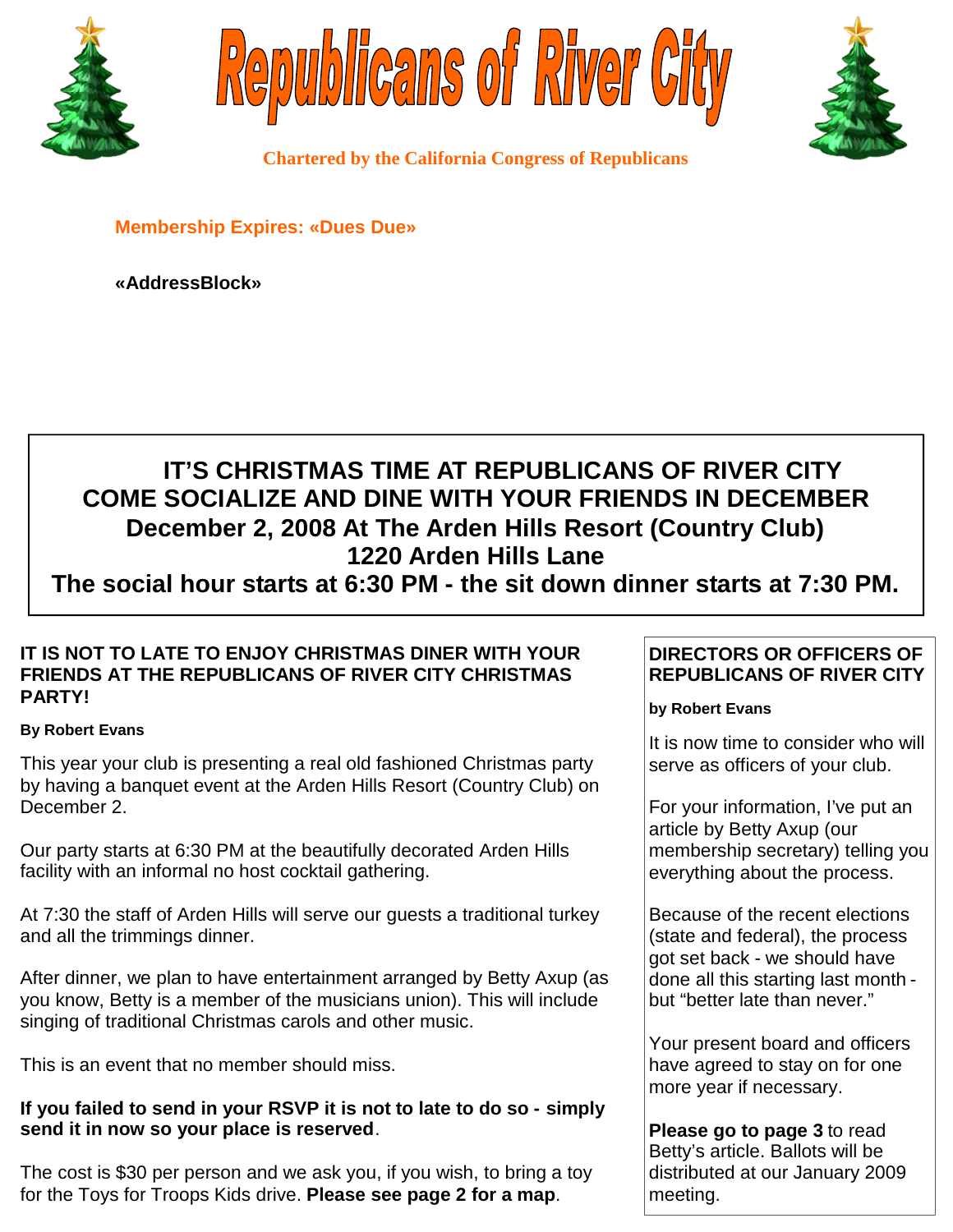### **Page 2**

# **HERE IS THE MAP TO ARDEN HILLS RESORT (COUNTRY CLUB)**

For anyone unsure of how to find the Arden Hills Resort (Country Club), here is the map.

The Arden Hills Resort is the club where Mark Spitz learned to swim (you will recall he went on to win 7 gold medals in the 1972 Olympics games).

Arden hills is a very nice resort and I know each and every one of our members will enjoy our Christmas event.



Please return this invitation acknowledgement to let us know that you will come and how many are in your party.

Number of people coming to the Party \_\_\_\_\_ I have enclosed a check made payable to RRC for \$30.00 for each person \$

\_\_\_\_\_\_\_\_\_\_\_\_\_\_\_\_\_\_\_\_\_\_\_\_\_\_\_\_\_\_\_\_\_\_\_\_\_\_\_\_\_\_\_\_\_\_\_\_\_\_\_\_\_\_\_\_\_

Name(s)







**ublished by the Republicans of River City:**

Volume 2008, Issue 11 P. O. Box 1776 Carmichael, CA 95609-1776

Editor: Robert Evans Telephone 359-5741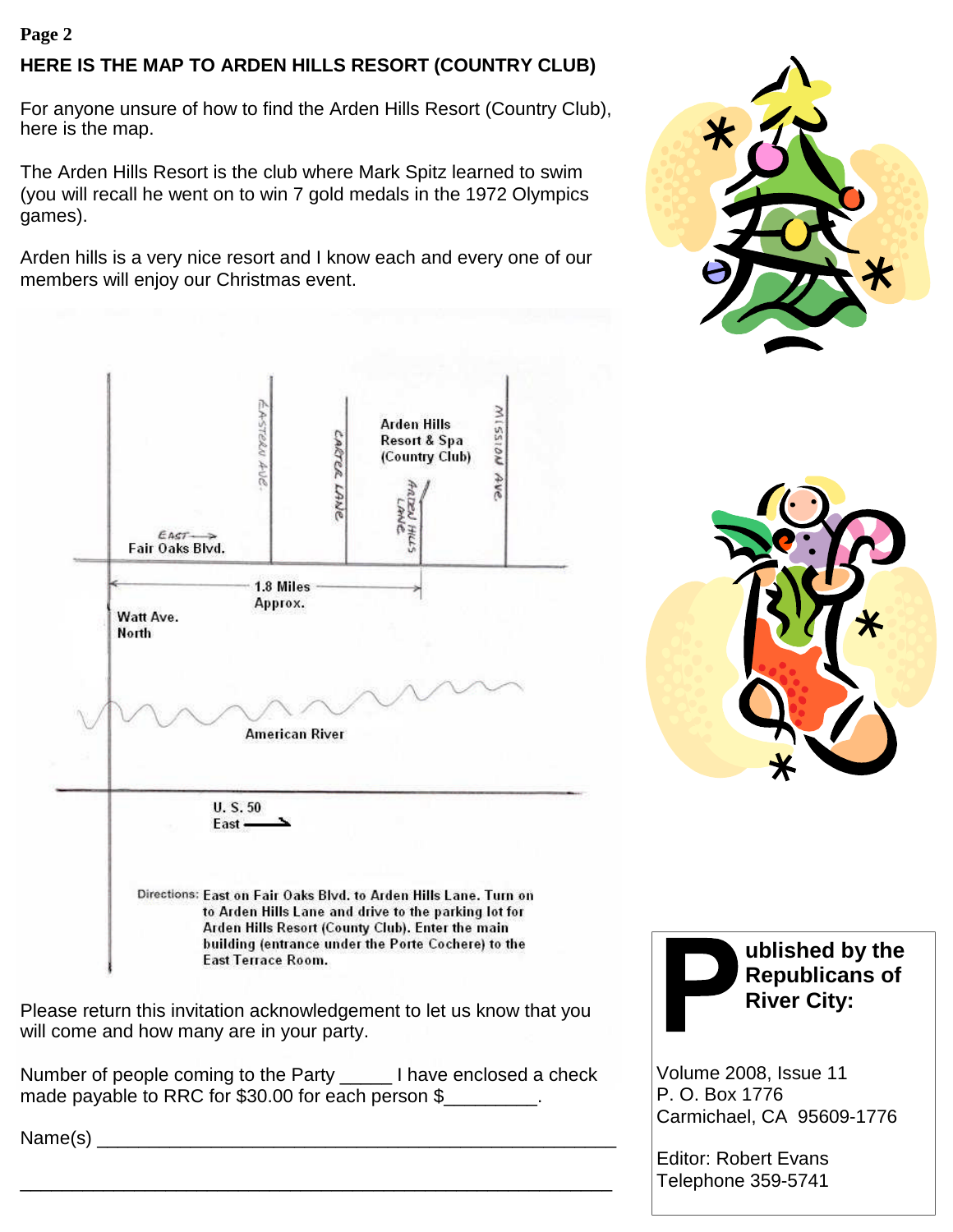# **ELECTION TO REPUBLICANS OF RIVER CITY BOARD PROCESS**

# **By Betty Axup**

Because our October General Meeting was so lightly attended, many, if not most of you, are probably unaware that our November meeting in even years is the time when the Nominating Committee presents a slate and receives nominations from the floor in preparation for the January elections. We do not have a meeting with business conducted in December, and our by-laws do not permit nominations at the time of elections, because of the difficulty of checking eligibility and standing.

This year we had a Victory '08 Election Watch instead of our November General Meeting so any nominations will need to be sent to the Committee by email or snail-mail. Members in good standing - with dues current - are eligible to be elected to the board of directors after one full year of membership. Members who have served a year on the board are eligible to be elected as officers. The board and officers are elected in January and serve a term of two years during which either a gubernatorial or presidential election occurs.

The board and officers meet once a month, usually on the first Tuesday, in addition to the General Meeting on the third Tuesday. We look forward to hearing from those of you who are interested in serving on the board. You may nominate someone else you believe would be a good member, but only after you get his or her permission. Nominations should be sent to

Republicans of River City, P O Box 1776, Carmichael, CA 95609-1776, attn. Nominating Committee.



# **THE GOVERNORS CORNER**

**26 Global Leaders Sign Agreement to Partner on Climate Action**

11/19/2008

Governor Arnold Schwarzenegger joined 26 global leaders from six countries to sign a declaration acknowledging the threats of global warming on natural resources and economic prosperity, and calling on states and provinces to build and strengthen cooperative efforts to implement strategies that can immediately reduce greenhouse gas emissions in advance of the next global agreement on climate change.

"During this Summit, we had great discussions about the different responsibilities of developed and developing nations and how we must all work together for a healthier planet," Governor Schwarzenegger said. "Reversing the damage done by global warming is the great environmental challenge of the 21st Century, and I am proud that California and our co-host states are advancing the international policy debate through state and provincial partnerships. With this Summit declaration, we are establishing a framework to help negotiators next month in Poland and next year in Copenhagen as they draft a successor to the Kyoto Protocol."

The declaration focuses efforts on the largest emitting sectors including forestry, agriculture,

**Page 3** cement, iron, aluminum, energy and transportation. Leaders at the Governors' Summit committed to establishing workgroups by sector to develop individual sectorspecific position papers within the next six months on possible policy options to inform and advance United Nations Framework Convention on Climate Change (UNFCCC) international negotiations toward the next global climate agreement.

> To help reduce staff costs, leaders agreed to utilize nongovernment organizations (NGO) such as The Climate Group, Environmental Defense Fund, International Council on Clean Transportation and Center for Clean Air Policy to provide staff support and specialized expertise to coordinate working groups and draft position papers. In many cases, these NGOs already are working on policy options to be considered by the global community and this helps relieve some of the fiscal burden from governments.

> The declaration commits signers to establishing and expanding existing global networks to help develop additional cooperative actions throughout the world. Partnerships formed at the Summit will help expand opportunities among states and provinces that complement existing efforts to further explore specific mitigation and adaptation strategies.